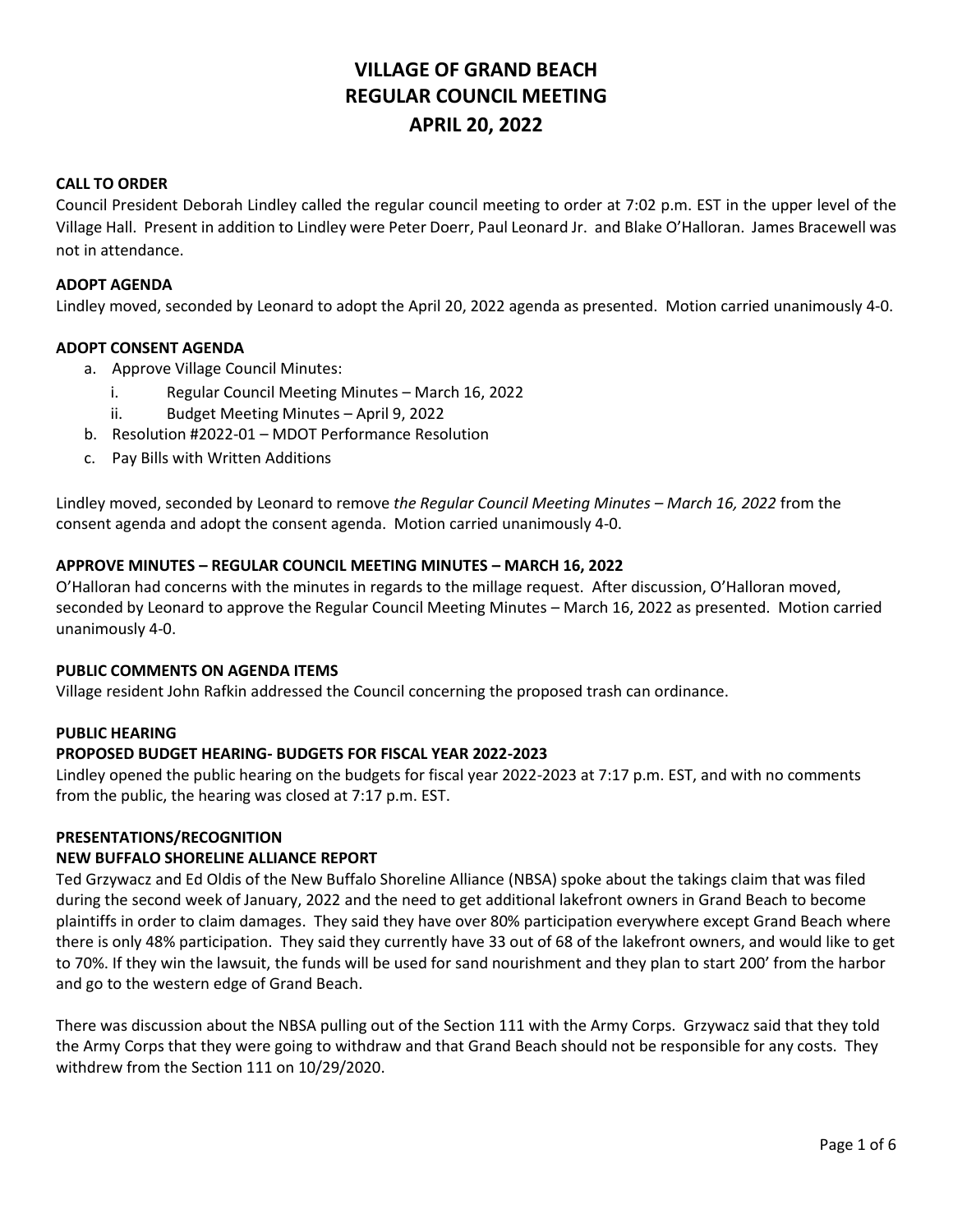# Regular Council Meeting – April 20, 2022

NBSA members asked the Village of Grand Beach if they would become a plaintiff of the lawsuit so that they can include the damages that the Village has had to the pumphouse and beach accesses. Leonard said that the Village needs to talk to Village Attorney Sara Senica, and until we have her advice, he doesn't think the Council should take a public position with what property owners should do.

Village residents Doug Blauw, Victoria McHugh and Rebecca Morrisey addressed the Council during the discussion.

#### **COMMISSION REPORTS**

**BUILDING & ZONING**: Bracewell was not in attendance.

**PARKS & BEACHES:** Doerr had nothing to report.

**STREETS & WATER**: Leonard said that the permit application for the water lines for the Farwell property has been submitted, and Rob Andrew of Merritt Midwest will get bids for the project and forward them to the Council. He said the Grand Beach Road drainage project is finishing up and the Village will prepare it for seed. He said there are 11 new homes going up so there will be a lot of water taps to be done. With that, he said that the Village is going to have to look at infrastructure and the demand on our water system.

He said he and Superintendent Bob Dabbs looked at roads in the Village and aside from an expansion for the golf carts, they have identified roads that need to be repaired and paved as Holiday Hills, a section of Grand Beach Road from the tracks to the arch, Royal and Anna Livia Way. He said according to Clerk Mary Robertson, the Village should be able to come up with approximately \$125,000 for the 50/50 match, and if full grant request is approved, the Village would have \$250,000 to spend on roads. He said the roads in the Eiffel Towers area are in bad shape, but because of the construction of five new homes, they'll have to wait. The Village is going to install a drain on Grand Beach Road where there is continual ponding.

**POLICE:** Lindley thanked the officers for their work and said that it was another light month, but it will get busier soon.

**PRO SHOP & COURSE:** O'Halloran said the golf course is open. He said that the Village has put in new flooring, painted cabinets and doors and will recover all chairs. They will be expanding the golf cart charging stations soon and will build a canopy next year to cover the 20 leased golf carts. He said the tree maintenance to make the golf course safe and a better experience for all golfers has been completed.

#### **SERVISCAPE REPORT**

Clay Putnam said spring cleanup is ongoing and the irrigation system has been pressurized.

#### **PERSONNEL REPORTS**

**SUPERINTENDENT:** In addition to his written report, Superintendent Bob Dabbs said that they need to remove a tree next to the sidewalk near the arch which is a hazard. Lindley asked Dabbs to take down the pine trees along Grand Beach Road that are dead.

**POLICE CHIEF**: In addition to his written report, Chief Ryan Layman reported that the officers had training at the range and all officers qualified with handguns.

**BUILDING INSPECTOR**: In addition to his written report, Bill Lambert said there are 12 new homes going up and four more in the pipeline for Eiffel Towers. He said there are four homes going up in Golfmore Estates and two more to come.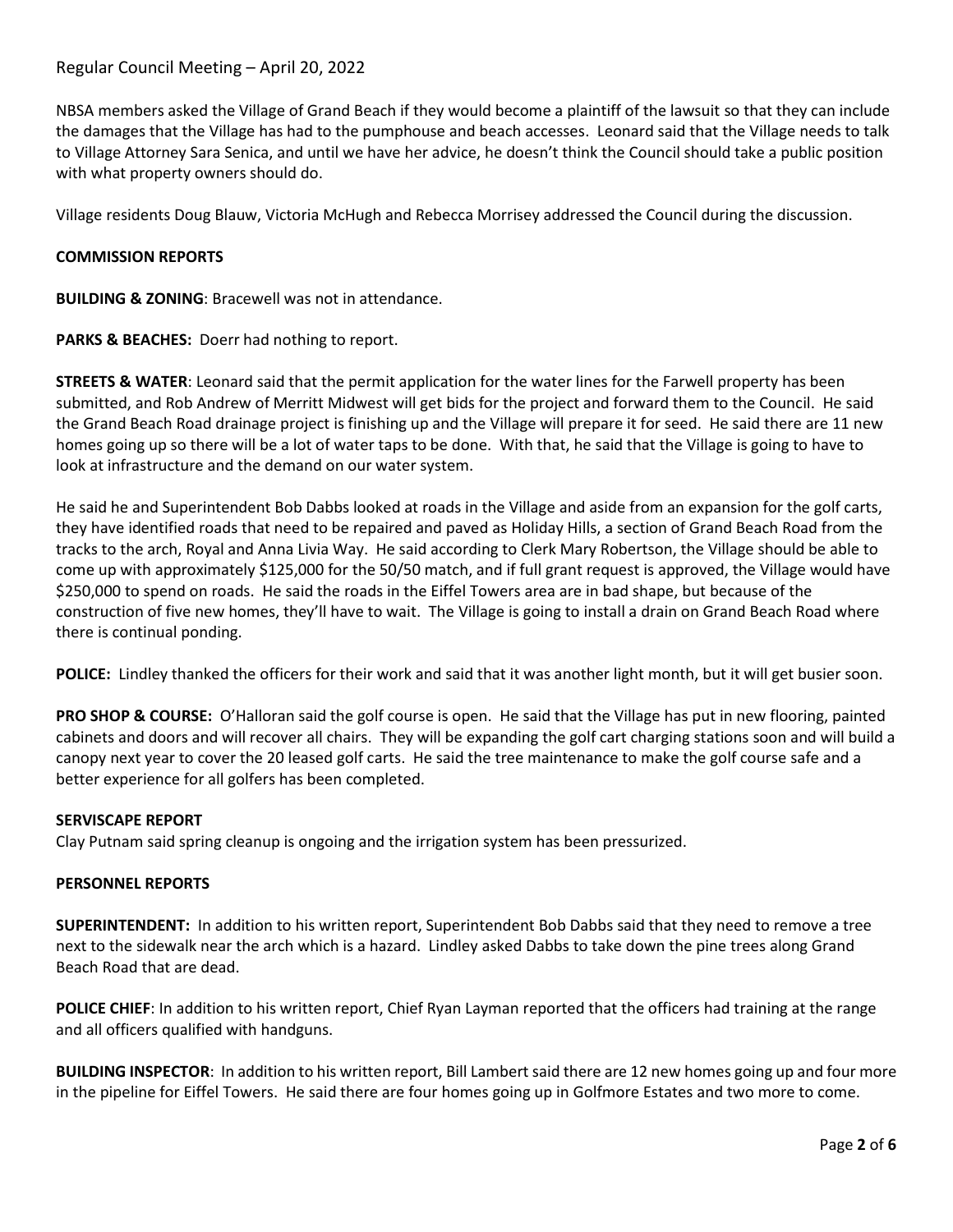Lindley brought up the issue of a camper trailer parked at a home construction site being used as a construction trailer. She said that there is an ordinance against trailers being parked at homes for more than two weeks without a special permit. Lambert and Leonard said that they consider this a construction trailer.

# **UNFINISHED BUSINESS**

# **TRASH CANS**

Lindley included a list of requirements that will be put into an ordinance regarding trash can removal. She said the cans will need to be tagged and numbered to make sure they are taken back to the correct home.

O'Halloran said that there are only 10% of people who don't bring their cans back. He said those people can contract with Able Disposal or have their neighbor help out, and added that a lot of people have figured it out. He said there are some roads that will be exempt from the regulations.

Doerr said he was a part-time resident for 22 years and he was able to make sure his cans were pulled back. He said he noticed that it looks a lot different now with people pulling their cans back.

Leonard moved, seconded by O'Halloran to approve the proposed regulations as presented. Motion carried unanimously 4-0. Clerk Mary Robertson will send the information to Village Attorney Sara Senica so that she can create an ordinance.

# **NEW BUSINESS**

# **CYBER SECURITY ASSESSMENT UPDATE – BRENDAN DUFFNER & CLERK MARY ROBERTSON**

Lindley said that Village resident Brendan Duffner graciously offered to give the Village assistance with cyber security. Duffner said he has been in the cyber security business for 15 years. He said the reason this came up was that the Village was looking at purchasing cyber security insurance and he feels with the size of the Village and what we do, that the Village is fairly secure. He said that the cost of insurance was between \$1,800 and \$2,000 with a \$25,000 deductible, and after making the changes he is suggesting, that the Village should be able to get that cost down.

He said one of the biggest security breaches involves passwords, and he suggested that the Village office use a password manager. He said he worked with Peter Kramp who is the owner of The Tech of Southwest Michigan who provides the Village office with its firewall, and the firewall we currently have is larger than needed, so they decided it would be a good idea to replace it with a smaller firewall. He said the Apple devices in the pro shop used for the point of sales system are sand boxed and encrypted, and they aren't included in the new plan since they have different architect. Duffner said the number one concern for the Village and for the Council is email, adding that ransomware has exploded by 3000% and there is no 100% fool proof against ransomware. He likes web filtering and for the small cost, the investment is worth it.

# **CYBER SECURITY PROPOSAL**

Lindley moved, seconded by O'Halloran to accept the suggestions made by Brendan Duffner and Peter Kramp of the The Tech of Southwest Michigan at a cost of \$191.20 per month and a one-time charge of \$747.50 for labor to make the changes. Motion carried unanimously 4-0.

# **PROPOSED 2022-2023 BUDGETS**

Lindley said that Clerk Mary Robertson made changes to the budgets after the budget meeting. She said the Council will adopt the budgets and millage rate prior to the May Council meeting. Lindley thanked everyone for their work on the budget and said that we still have to pay another \$35,000 for a generator, pay for the Ely water loop and roads, so we do need to watch our budgets.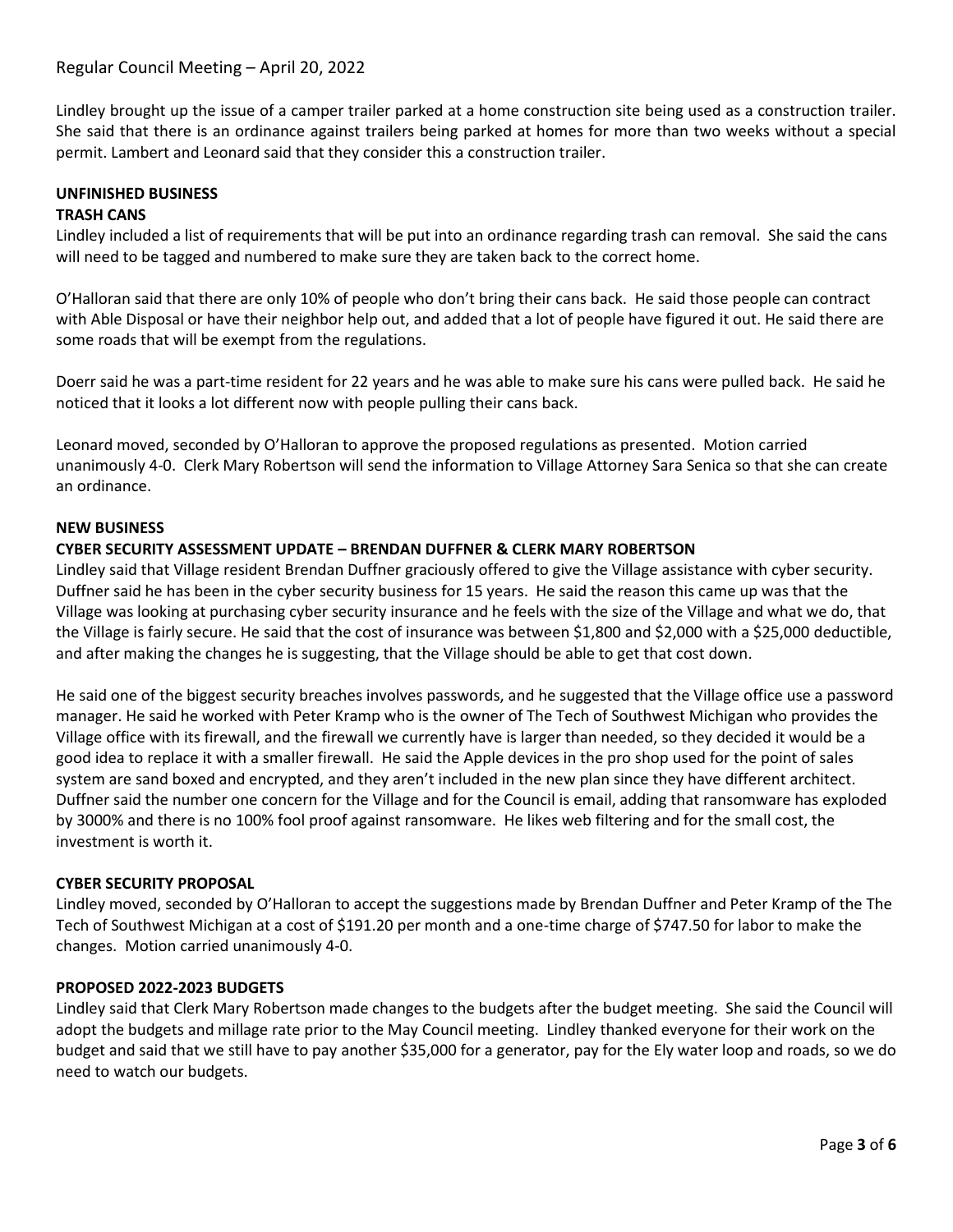# **SOCIAL CLUB CONTRACT**

Lindley moved, seconded by Leonard to approve the Social Club contract for the 2022 season. Motion carried unanimously 4-0.

#### **REQUEST FOR FAMILY FEST**

Lindley moved, seconded by Leonard to allow the use the clubhouse and the circle as requested for the Family Fest. Motion carried unanimously 4-0.

# **NEW BUFFALO HIGH SCHOOL REQUEST TO USE GOLF COURSE**

Lindley moved, seconded by O'Halloran to approve the request from New Buffalo High School for boy's golf for meets and practice as stated in their letter of request. Motion carried unanimously 4-0.

#### **FINISH MOWER BIDS**

O'Halloran moved, seconded by Leonard to accept a bid from Frontier Lawn in the amount of \$14,200 for the purchase of a finish mower. Motion carried unanimously 4-0. There was an additional bid from Burke's Lawn and Garden Equipment in the amount of \$14,699.00.

#### **UTILITY VEHICLE BID**

O'Halloran moved, seconded by Leonard to purchase a utility vehicle from Kenny Outdoor Solutions in the amount of \$8,000. Motion carried unanimously 4-0.

# **GLASS AND PLEXIGLASS FOR COUNTERTOPS IN PRO SHOP**

O'Halloran moved, seconded by Leonard to approve \$1,900 for glass and plexiglass to protect the counters in the pro shop. Motion carried unanimously 4-0.

# **LANDSCAPE ARCHITECT PROPOSAL – GRAND BEACH ROAD**

O'Halloran obtained a quote for landscape design along Grand Beach Road where the burning bushes and trees were removed because of the drainage project. He suggested hydroseeding and getting additional proposals from landscape architects to do something in the future to make the area look beautiful. He said there are landscape architects in the Village who might be willing to help.

# **HYDROSEEDING PROPOSAL – GRAND BEACH ROAD**

O'Halloran moved, seconded by Leonard to have ServiScape hydroseed along Grand Beach Road from Highway 12 to the arch at a cost of \$4,158. Motion carried unanimously 4-0.

# **GRAND BEACH NATURE PRESERVE SIGN PROPOSALS**

Lindley said that we have received several proposals for the sign for the Grand Beach Nature Preserve. She said purchasing the property has been a lot of work and will be a legacy.

Lindley moved, seconded by O'Halloran to accept the bid for a large road sign from Burkett Signs with option 2 at a cost of \$12,500. Additional bids were received from ArtFX in the amount of \$13,400 and SignWriter in the amount of \$21,598.

# **GRAND BEACH NATURE PRESERVE SIGN LOCATION**

Lindley suggested that the Village install the large sign on Golfview Road and the plaque at Rodhe Field.

#### **POLICE CAR BID**

Lindley moved, seconded by Leonard to accept a bid from Tim Lally Chevrolet for a 2023 Chevrolet Tahoe PPV 4WD with a cost not to exceed \$53,000. Motion carried unanimously 4-0.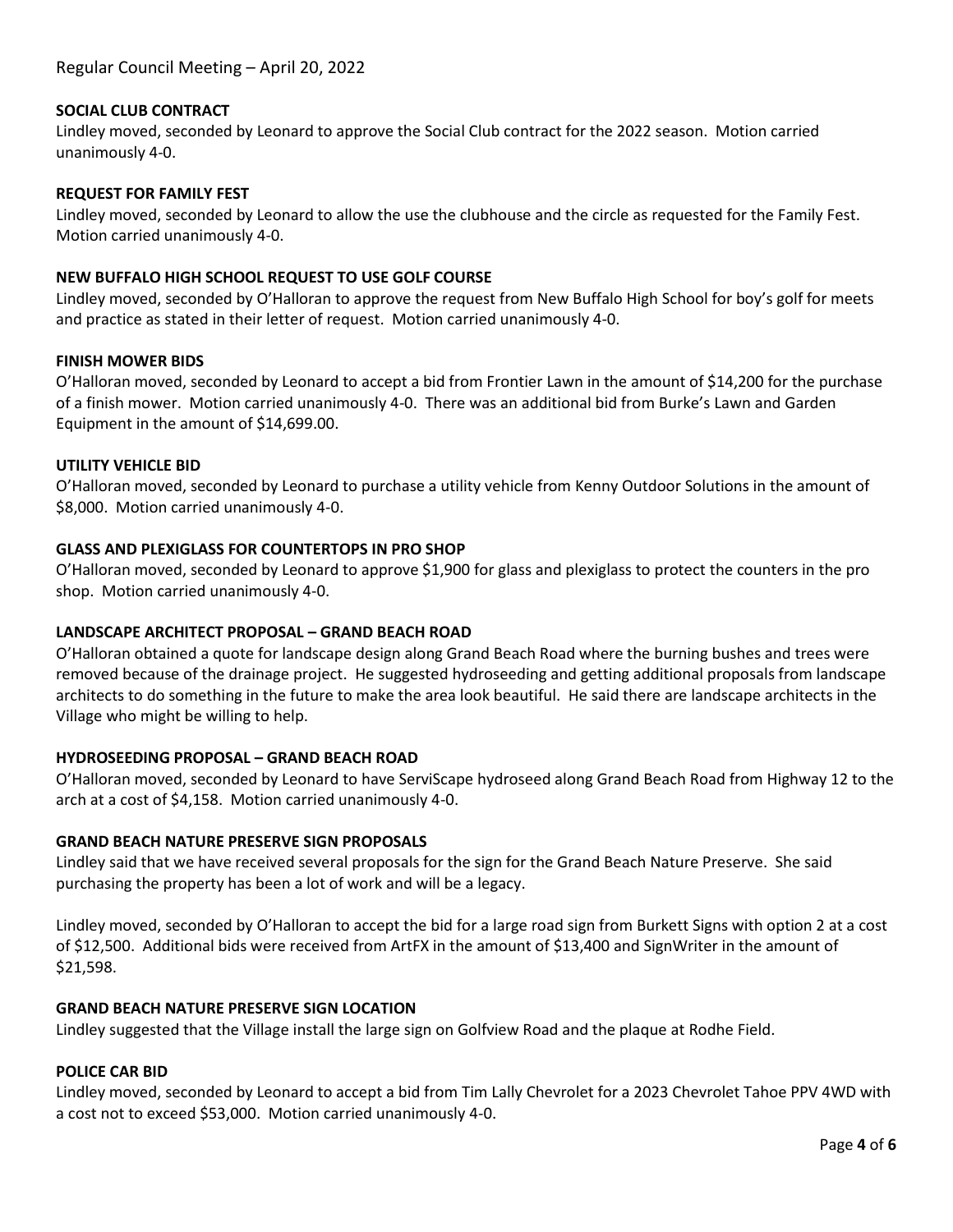# **WAYNE HEATING PROPOSAL**

Lindley moved, seconded by Doerr to continue having Wayne Heating & Air Conditioning Co. service the furnaces and air condition units for the Village. Motion carried unanimously 4-0.

#### **SHEET METAL REMOVAL**

Lindley said Doerr has requested the removal of sheet metal from the beach. She said there is \$30,000 set aside in the Capital Projects fund and another \$20,000 to be moved to Capital Projects for this year.

Doerr moved, seconded by Lindley to get bids to remove the sheet metal from the beaches. Motion carried unanimously 4-0.

#### **LAKE AVENUE/JENSEN COURT SURVEY**

The Council discussed the need for a survey of Lake Avenue/Jensen Court so that the Village will know where the Village property begins since there is a private homeowner using the area for parking. Doerr said that the Parks and Rec Committee would like to highlight the beach because it services a lot of people. Bob Dabbs said that this is an area that is used for equipment to access the beach.

Lindley moved, seconded by Doerr to spend up to \$6,000 for the survey of Lake Avenue/Jensen Court with funds that have been set aside in Capital Projects for the tennis courts. Motion carried unanimously 4-0.

#### **MDOT GRANT FOR STREET PAVING**

Leonard moved, seconded by O'Halloran to proceed with the completion of a grant application and submission to MDOT for a one-to-one grant in the amount of \$125,000. Motion carried unanimously 4-0.

#### **NON-HOMESTEAD TAXES**

Lindley explained how the property taxes work for non-homestead parcels since there has been some confusion among second homeowners who think that they are paying more in taxes to Grand Beach than full-time residents. She said that a mil is \$1.00 for every \$1,000 of taxable valuation. She said that 1 mil on a home worth \$1,000,000 (\$500,000 of taxable value) would be \$500 per year. She said that second homeowners pay the same millage rate of 6 mills plus additional mills to other entities as full-time residents, and second homeowners (non-homestead) pay an additional 18 mills to the local school corporation.

#### **MILLAGE INCREASE**

Lindley said that she included information in the Council packets regarding a millage increase and said if the Council waits until 2024 to ask for the increase, the Village will not receive tax dollars until 2025 and will then need to go out to bids for different projects.

There was discussion regarding the need for a master plan before asking for a millage increase. There was concern that if there isn't a plan for infrastructure and other needs, the people might not vote in favor of a millage increase.

# **BUDGET AMENDMENTS**

# **GOLF FUND FY 2021-2022**

Leonard moved, seconded by O'Halloran to approve the budget amendment for the Golf fund FY 2021-2022 to include \$20,000 for contractual services for the drainage, \$13,475 for building improvements and a reduction in equipment purchases of \$1,100. Motion carried unanimously 4-0.

#### **CAPITAL PROJECTS FUND FY 2021-2022**

Leonard moved, seconded by O'Halloran to approve a budget amendment for Capital Projects FY 2021-2022 to cover half the costs of the drainage project. Motion carried unanimously 4-0.